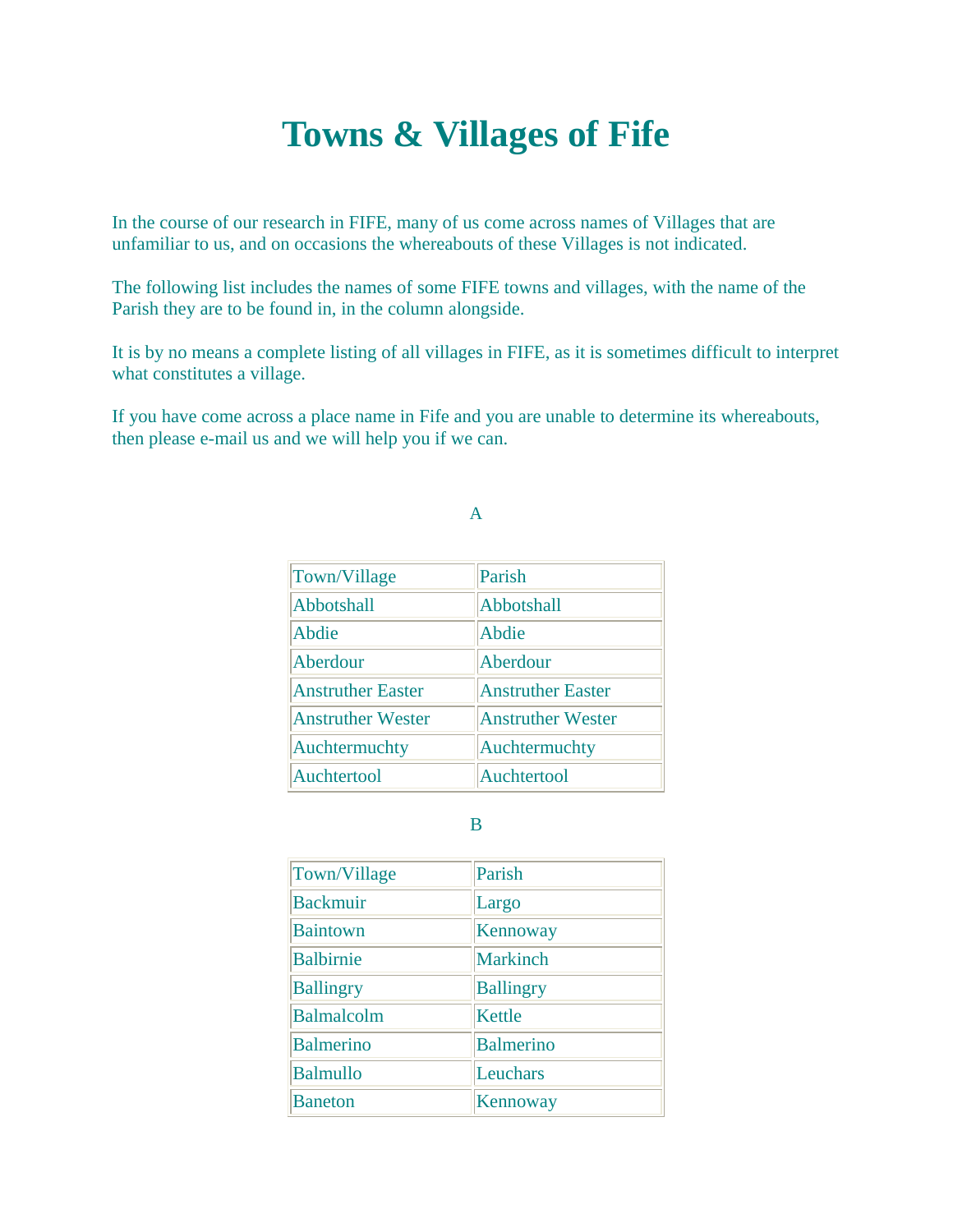| <b>Bankton Park</b> | <b>Kettle</b>      |
|---------------------|--------------------|
| <b>Barnyards</b>    | Kilconquhar        |
| <b>Beath</b>        | Beath              |
| <b>Boarhills</b>    | <b>St.Andrews</b>  |
| <b>Bonnybank</b>    | Kennoway           |
| <b>Boreland</b>     | <b>Dysart</b>      |
| <b>Bowhill</b>      | Auchterderran      |
| <b>Brucefield</b>   | Dunfermline        |
| <b>Brunton</b>      | Creich             |
| <b>Buckhaven</b>    | Wemyss             |
| <b>Burntisland</b>  | <b>Burntisland</b> |

# C

| Town/Village               | Parish        |
|----------------------------|---------------|
| Cairneyhill                | Carnock       |
| Cameron                    | Cameron       |
| Cardenden                  | Auchterderran |
| Carnbee                    | Carnbee       |
| Carnock                    | Carnock       |
| Cellardyke                 | Kilrenny      |
| Ceres                      | Ceres         |
| <b>Chance Inn</b>          | Ceres         |
| Charleston                 | Dunfermline   |
| <b>Coalton of Burnturk</b> | <b>Kettle</b> |
| Coaltown                   | Ceres         |
| Colinsburgh                | Kilconquhar   |
| Collessie                  | Collessie     |
| Cowdenbeath                | <b>Beath</b>  |
| Craigrothie                | Ceres         |
| Crail                      | Crail         |
| Creich                     | Creich        |
| Crombie                    | Torryburn     |
| <b>Crombie Point</b>       | Torryburn     |
| Crossford                  | Dunfermline   |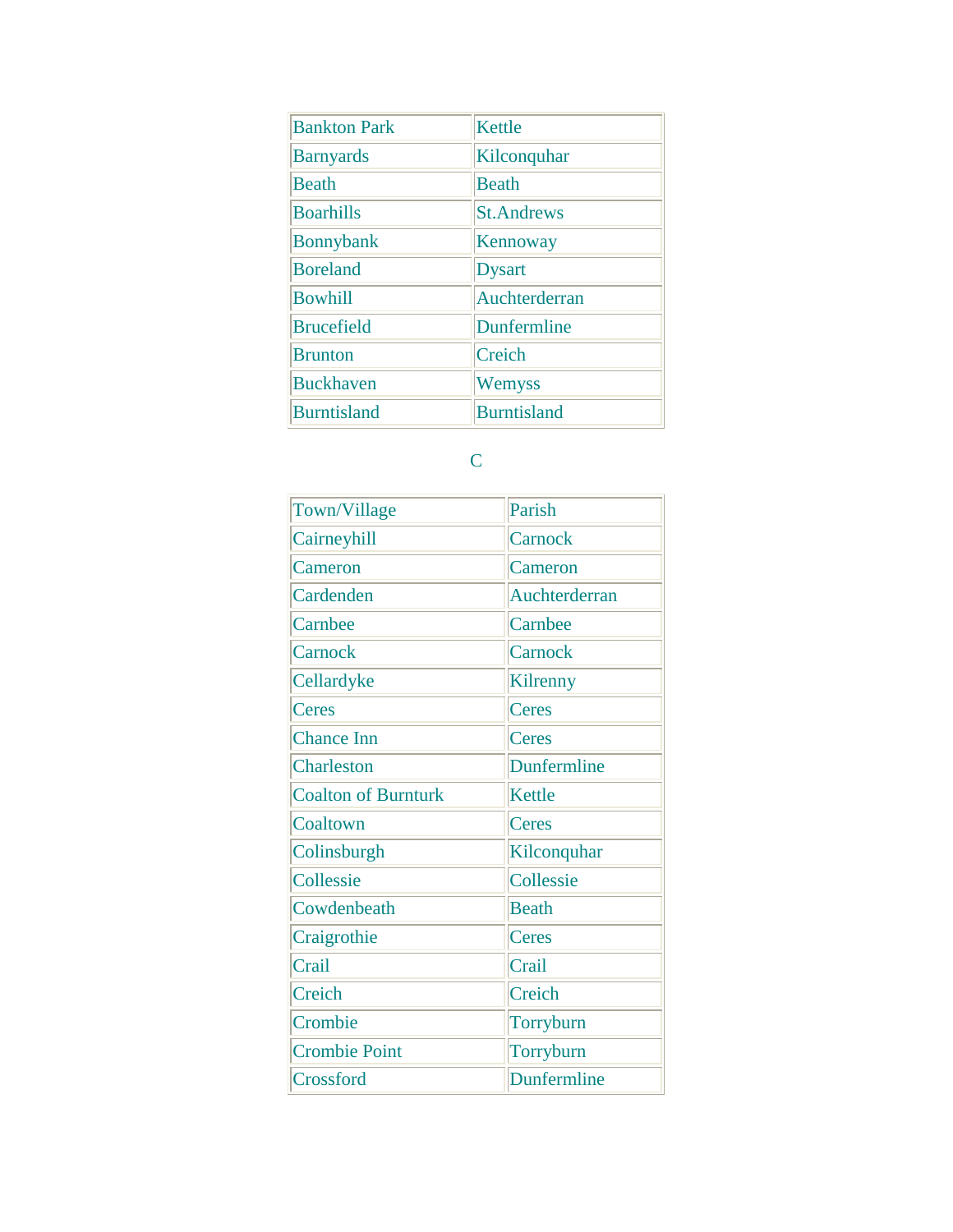| Crossgates | Dalgety     |
|------------|-------------|
| Crossgates | Dunfermline |
| Cupar      | Cupar       |

#### D

| Town/Village    | Parish         |
|-----------------|----------------|
| <b>Dairsie</b>  | Dairsie        |
| <b>Dalgety</b>  | <b>Dalgety</b> |
| Denbeath        | Wemyss         |
| Denhead         | Cameron        |
| Drummochy       | Largo          |
| Dubbyside       | Scoonie        |
| Dunbog          | Dunbog         |
| Dundonald       | Auchterderran  |
| Dunfermline     | Dunfermline    |
| Dunino          | Dunino         |
| <b>Dunshelt</b> | Auchtermuchty  |
| Dysart          | Dysart         |

### E

| Town/Village         | Parish      |
|----------------------|-------------|
| Earlsferry           | Kilconquhar |
| <b>East Coaltown</b> | Wemyss      |
| <b>East Wemyss</b>   | Wemyss      |
| <b>Easter Fernie</b> | Monimail    |
| Edenston             | Collessie   |
| Elie                 | Elie        |

F

| Town/Village       | Parish                    |
|--------------------|---------------------------|
| Falkland           | Falkland                  |
| Ferryport-on-Craig | <b>Ferryport-on-Craig</b> |
| <b>Flisk</b>       | Flisk                     |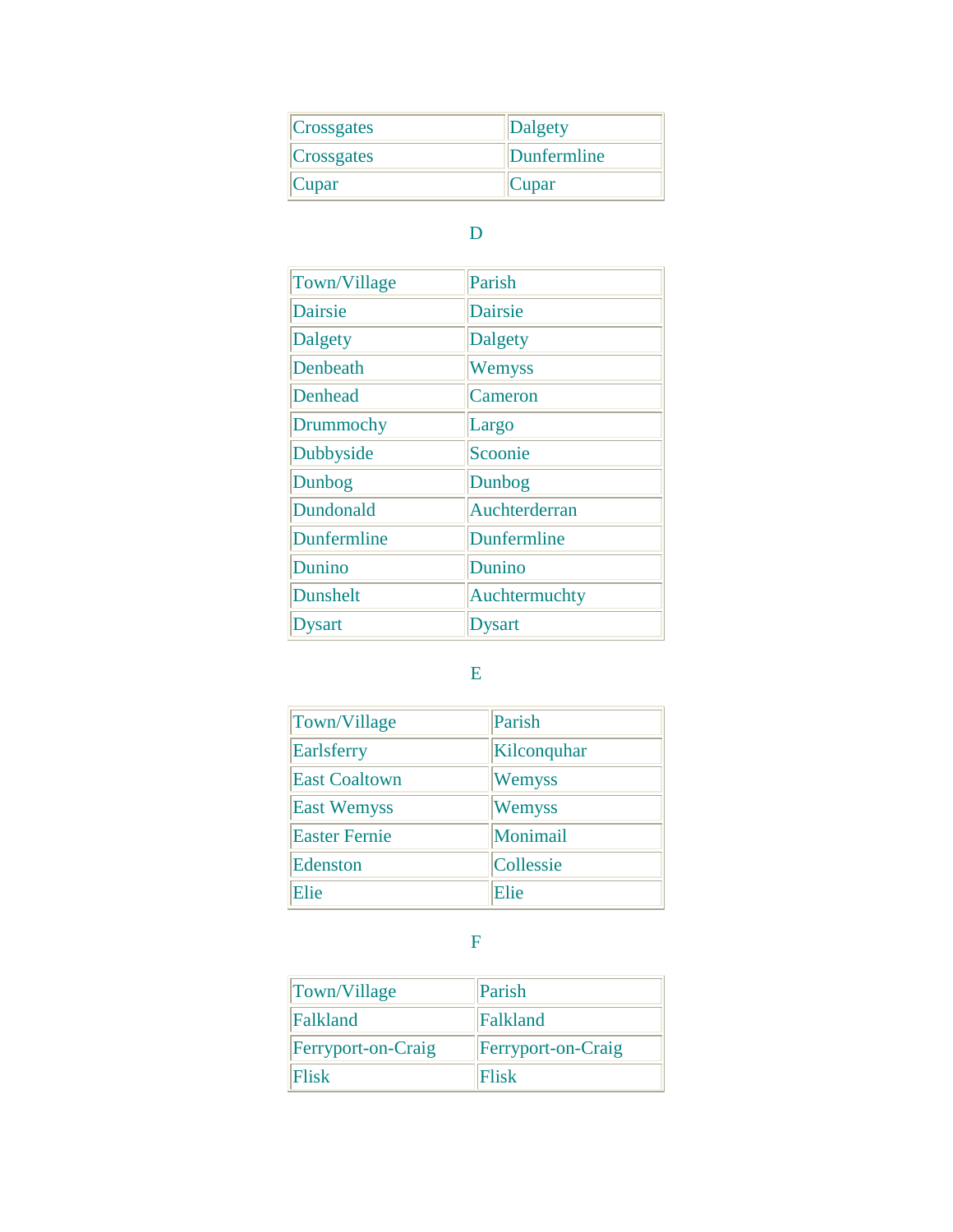| Fordel   | Dalgety  |
|----------|----------|
| Forgan   | Forgan   |
| Freuchie | Falkland |

# G

| Town/Village       | Parish        |
|--------------------|---------------|
| Gallaton           | <b>Dysart</b> |
| Gateside/Edenshead | Strathmiglo   |
| Gifferton          | Collessie     |
| Glaidney           | Cupar         |
| Gowkhall           | Carnock       |

### H

| Town/Village        | Parish         |
|---------------------|----------------|
| Halbeath            | Dunfermline    |
| <b>Hawkley Muir</b> | <b>Dysart</b>  |
| Hill end(part)      | <b>Dalgety</b> |
| Hill end(part)      | Inverkeithing  |
| Holekettle          | Kettle         |

#### I

| Town/Village  | Parish        |
|---------------|---------------|
| Inverkeithing | Inverkeithing |
| Inverleven    | Markinch      |
| Invertiel     | Kinghorn      |

### K

| Town/Village | Parish      |
|--------------|-------------|
| Kelty        | Beath       |
| Kemback      | Kemback     |
| Kennoway     | Kennoway    |
| Kilconquhar  | Kilconquhar |
| Kilmany      | Kilmany     |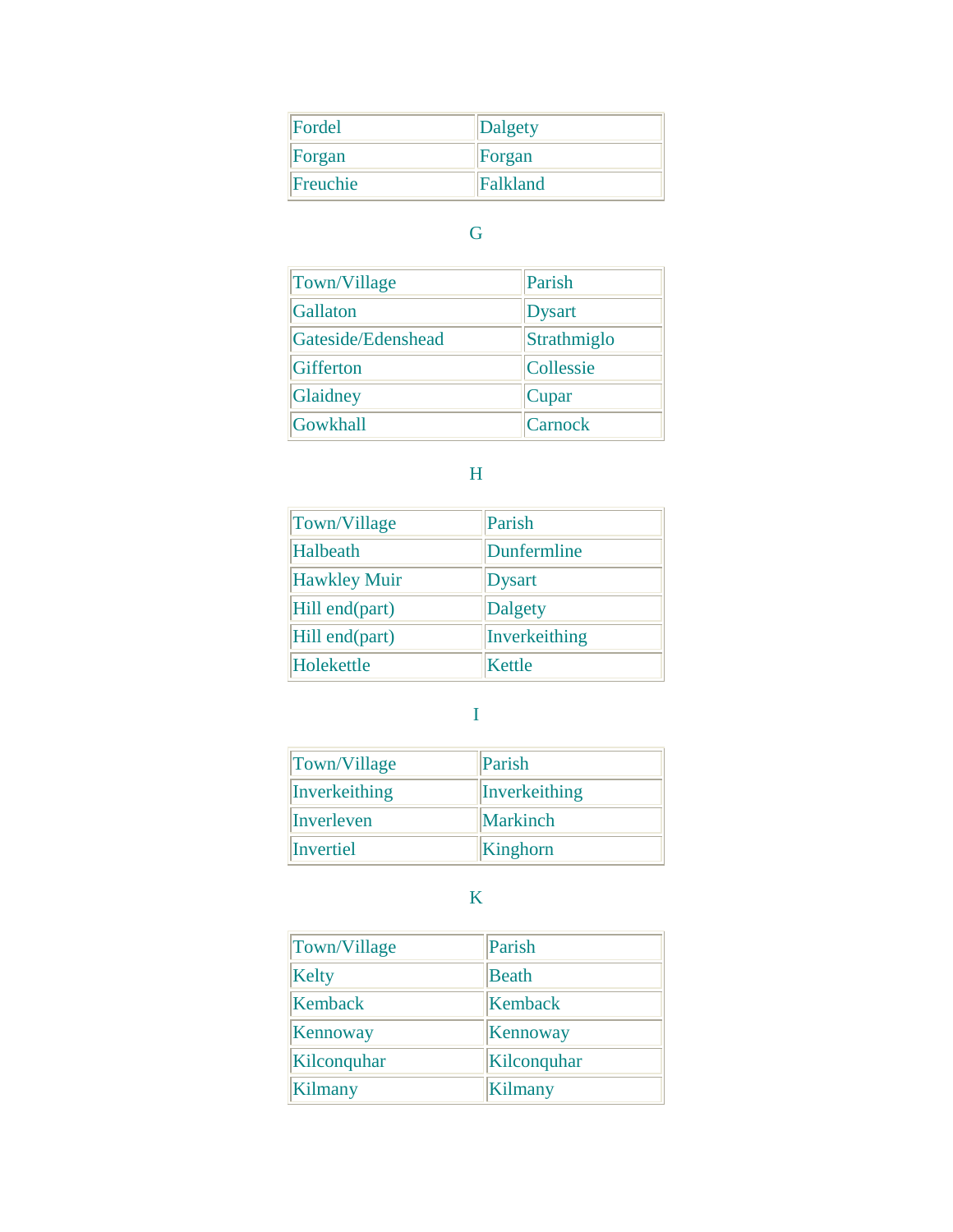| Kilrenny        | Kilrenny           |
|-----------------|--------------------|
| Kincaple        | <b>St.Andrews</b>  |
| Kinghorn        | Kinghorn           |
| Kinglassie      | Kinglassie         |
| Kingsbarns      | Kingsbarns         |
| Kingskettle     | Kettle             |
| Kingsmuir       | Crail              |
| Kirkcaldy       | Kirkcaldy          |
| <b>Kirkland</b> | Wemyss             |
| <b>Kirkton</b>  | Largo              |
| <b>Kirktoun</b> | <b>Burntisland</b> |

#### L

| Town/Village       | Parish        |
|--------------------|---------------|
| Largo              | Largo         |
| Lathones           | Cameron       |
| Leslie             | Leslie        |
| Letham             | Monimail      |
| Leuchars           | Leuchars      |
| Leven              | Scoonie       |
| Limekilns          | Dunfermline   |
| Linktown           | Abbotshall    |
| Lochgelly          | Auchterderran |
| Logie              | Logie         |
| Lower Largo        | Largo         |
| <b>Lundin Mill</b> | Largo         |
| Luthrie            | Creich        |

#### M

| Town/Village     | Parish        |
|------------------|---------------|
| Markinch         | Markinch      |
| <b>Masterton</b> | Dunfermline   |
| Methil           | <b>Wemyss</b> |
| Methilhill       | Wemyss        |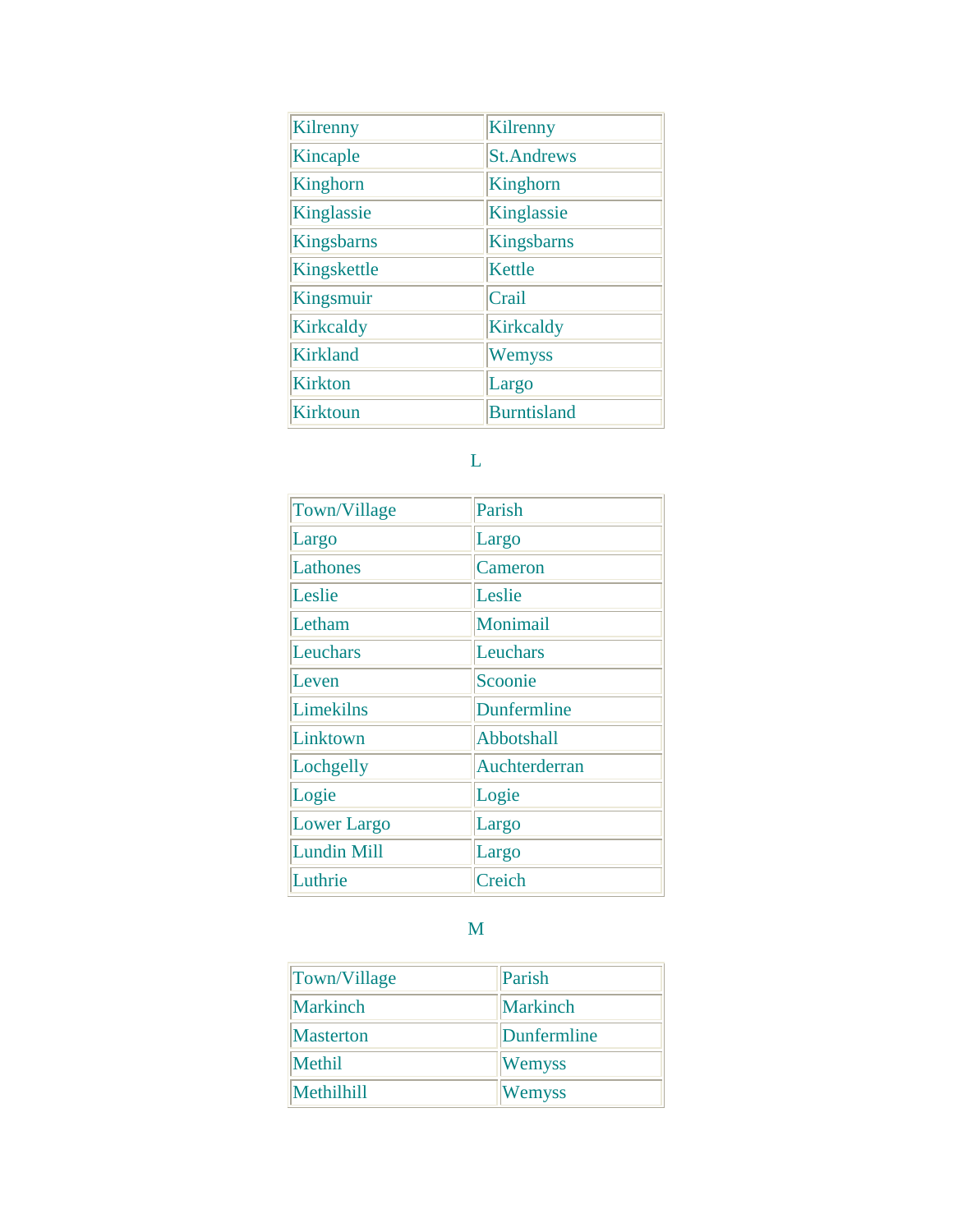| Middlefoodie     | <b>Dairsie</b>  |
|------------------|-----------------|
| <b>Milesmark</b> | Dunfermline     |
| Milton/Balgonie  | <b>Markinch</b> |
| Monimail         | Monimail        |
| <b>Monkston</b>  | Collessie       |
| Moonzie          | Moonzie         |
| Muiredge         | Wemyss          |

#### N

| Town/Village              | Parish        |
|---------------------------|---------------|
| Newbigging                | Auchtertool   |
| Newburgh                  | Newburgh      |
| Newburn                   | Newburn       |
| Newmill                   | Torryburn     |
| <b>Newport</b>            | Forgan        |
| <b>Newton of Falkland</b> | Falkland      |
| <b>North Ferry</b>        | Inverkeithing |

# O

| Town/Village    | <b>Parish</b> |
|-----------------|---------------|
| <b>Oakfield</b> | <b>Beath</b>  |
| Osnaburgh       | Dairsie       |

#### P

| Town/Village         | Parish       |
|----------------------|--------------|
| Parknook & Blackburn | Dunfermline  |
| Pathhead             | Dysart       |
| Patiemuir            | Dunfermline  |
| Pitlessie            | <b>Cults</b> |
| Pittenweem           | Pittenweem   |

R

| Town/Village |  |
|--------------|--|